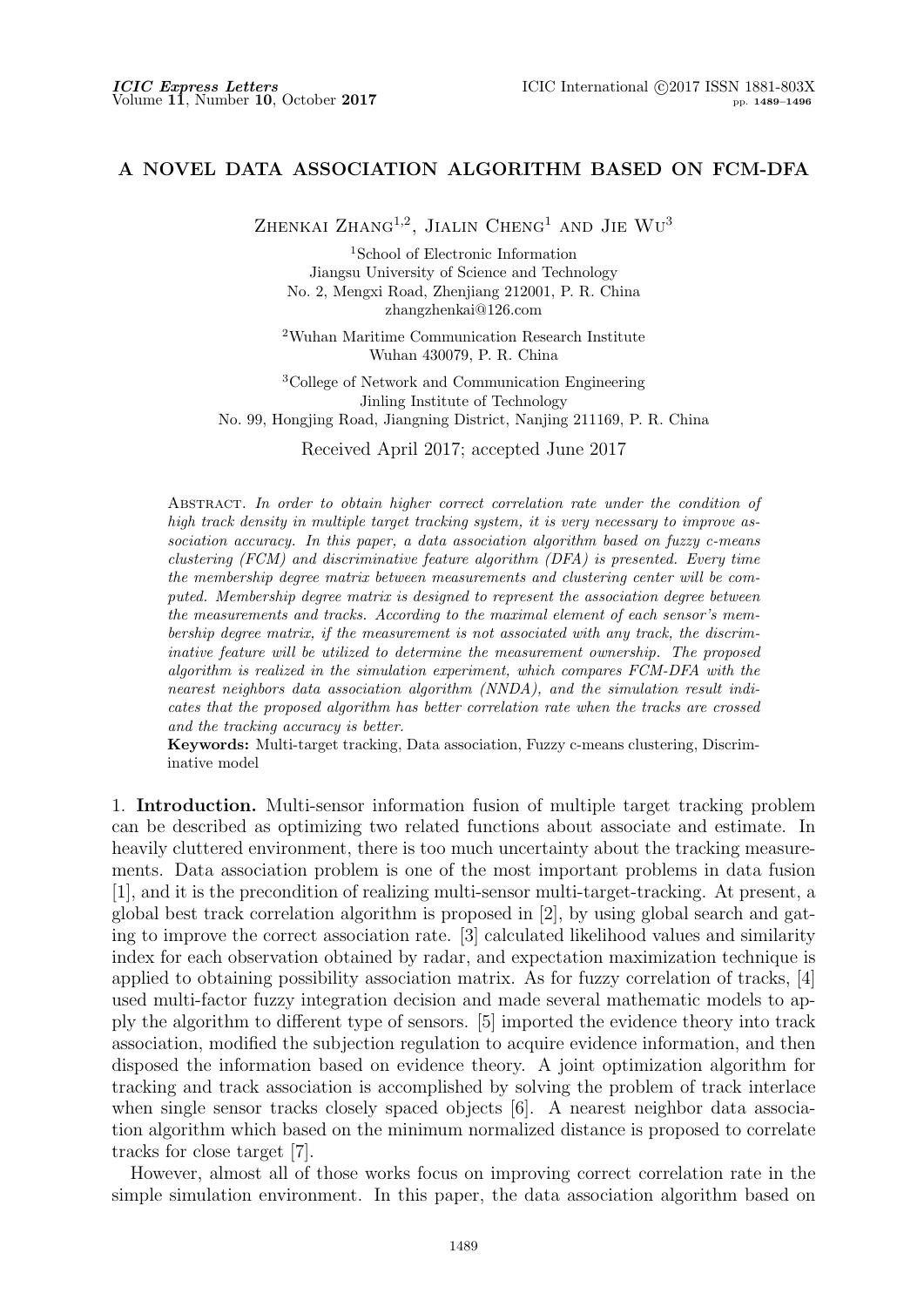fuzzy c-means (FCM) clustering and discriminative feature algorithm (DFA) is presented for multiple target tracking.

By setting up separate data correlation algorithm in each sensor observation, multiple target tracking is simplified to single target tracking problem. In this paper, association will not only be accomplished by single membership matrix, but also the maximal element's position of each membership degree matrixes will be compared, and then discriminative feature would be imported to make further judgment.

## 2. **FCM and Discriminative Feature.**

2.1. **Fuzzy c-means clustering algorithm.** FCM is a method that can automatically classify the data sample [8,9]. By optimizing fuzzy aim function to obtain the membership degree of sample points and cluster center, determine the belonging of the sample points.

There is a limited collection in *S* dimension space,  $X = \{x_1, x_2, \ldots, x_n\} \in \mathbb{R}^s$  indicates there are *n* collections of samples for clustering,  $x_k$  ( $k = 1, 2, \ldots, n$ ) is the sample point, the number of the system tracks is *c*, cluster center is  $V = \{v_1, v_2, \ldots, v_c\}^T \in R^s$ , *U* is a partition matrix of elements  $u_{ik}$ .  $u_{ik}$  represents the degree of membership of data point  $k$ in fuzzy cluster center *i*.

$$
0 \le u_{ik} \le 1 \tag{1}
$$

Here:  $1 \leq i \leq c$ ,  $1 \leq k \leq n$ .

$$
\sum_{i=1}^{c} u_{ik} = 1 \quad \forall k \tag{2}
$$

$$
0 < \sum_{i=1}^{n} u_{ik} < n \quad \forall i \tag{3}
$$

Define the aim function  $J_m$  as follows:

$$
J_m(U, V) = \sum_{k=1}^n \sum_{i=1}^c (u_{ik})^m |x_k - v_i|^2
$$
\n(4)

Weighted index number *m* is a real number called the fuzzification constant, and  $m \in$  $[1, \infty)$ . The step of FCM is as follows.

1) Initialize the convergence criterion  $\varepsilon > 0$ , setting cluster center  $V^{(0)}$  randomly, let  $k = 1$ , and compute  $U^k$ .

$$
u_{ik} = \frac{1}{\left[\sum_{j=1}^{c} \left(\frac{|x_k - v_i|}{|x_k - v_j|}\right)^{2/(m-1)}\right]} \quad \forall i, k
$$
\n<sup>(5)</sup>

2) Computation of  $V^{(k+1)}$ .

$$
v_i = \frac{\sum_{k=1}^{n} (u_{ik})^m x_k}{\left[\sum_{k=1}^{n} (u_{ik})^m\right]} \quad \forall i
$$
\n
$$
(6)
$$

3) If  $|V^{(k+1)} - V^{(k)}| < \varepsilon$ , the iteration will be stopped, otherwise  $k = k + 1$  and turn to calculate  $U^{k+1}$ , until satisfying the convergence condition as above mentioned.

Based on above analysis, the aim of FCM algorithm is to determine the optimum degrees of membership  $u_{ik}$  and the optimum fuzzy cluster centers  $v_i$ , so FCM algorithm is guaranteed to converge to a local minimum. The choice of fuzzification constant *m* plays an important role on the fuzzy degree of clustering. When  $m = 1$ , it is hard clustering, When  $m > 1$ , it is fuzzy c-means clustering, in this paper  $m = 2$ .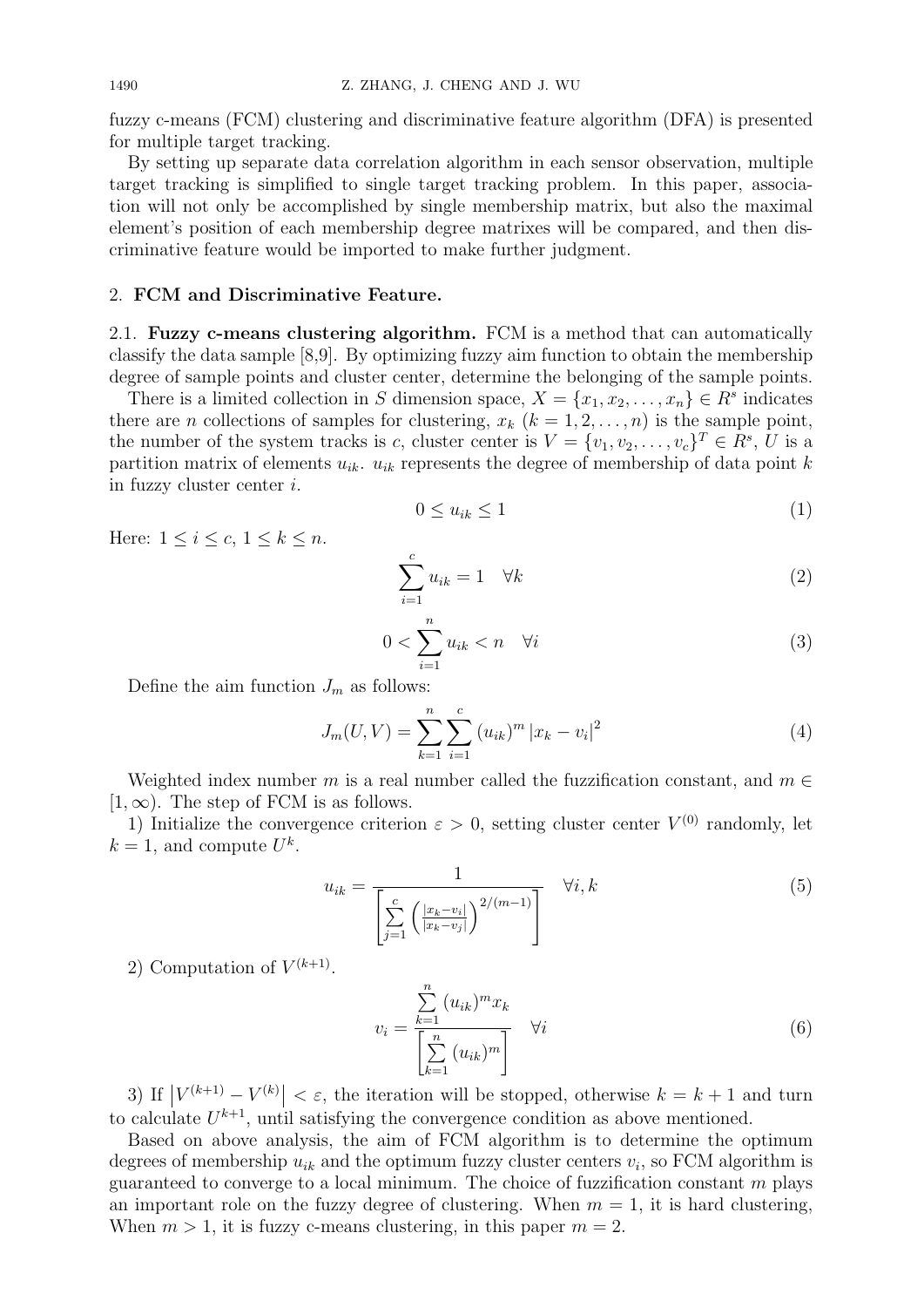In this paper, the improved FCM algorithm is utilized [10]. The noisy data points could be assigned to the noise class, and it conforms to the actual heavily cluttered radar environment. So modify the above FCM as follows:

$$
\sum_{i=1}^{c+1} u_{ik} = 1 \quad \forall k \tag{7}
$$

$$
J_m(U, V) = \sum_{k=1}^n \sum_{i=1}^{c+1} (u_{ik})^m |x_k - v_i|^2
$$
 (8)

$$
u_{ik} = \frac{1}{\left[\sum_{j=1}^{c+1} \left(\frac{d_{ik}}{d_{jk}}\right)^{2/(m-1)}\right]} \quad \forall i, k
$$
\n
$$
(9)
$$

In the multiple target tracking system, the sample point is the measurements which get from sensors, and *c* is the track number. Cluster center is track prediction value  $\hat{Z}$ ,  $d_{ik}$  is Mahalanobis distance.  $u_{ik}$  is the track association degree of the *i*<sup>th</sup> measurement and the *k*th track.

2.2. **Import discriminative feature.** The above mentioned method is to solve the problem between measurements and tracks, but if the tracks are crossed, it will increase the possibility of error association in heavily cluttered environment, as the vector's nonsimilarity indicator of FCM is obtained by Mahalanobis distance. The crossed targets are illustrated in Figure 1. The point 1 should be associated with trace 1; however, when association only depends on single sensor's membership degree matrix, point 2 will associate with trace 1. After the discriminative feature, such as the attributes of velocity, direction of motion and target are imported, even if the Mahalanobis distance is minimum, the association will not fail on account of different motion attribution.



Figure 1. The scene of error association

Thus discriminative feature should be imported to reduce the wrong association possibility. The system receives track messages not the measurements of sensors. The track message includes position, type, velocity, and direction of motion, error and other characteristic value of tracks.

 $Y = [n_1, n_2, n_3, \ldots, n_s]$  is the state eigenvector of target, *s* is the dimension of eigenvector.  $Y_{I_j}(t)$  indicates the eigenvector prediction of track *j* of sensor *I* at time *k*. Let feature threshold vector  $E = [e_1, e_2, e_3, \dots, e_k].$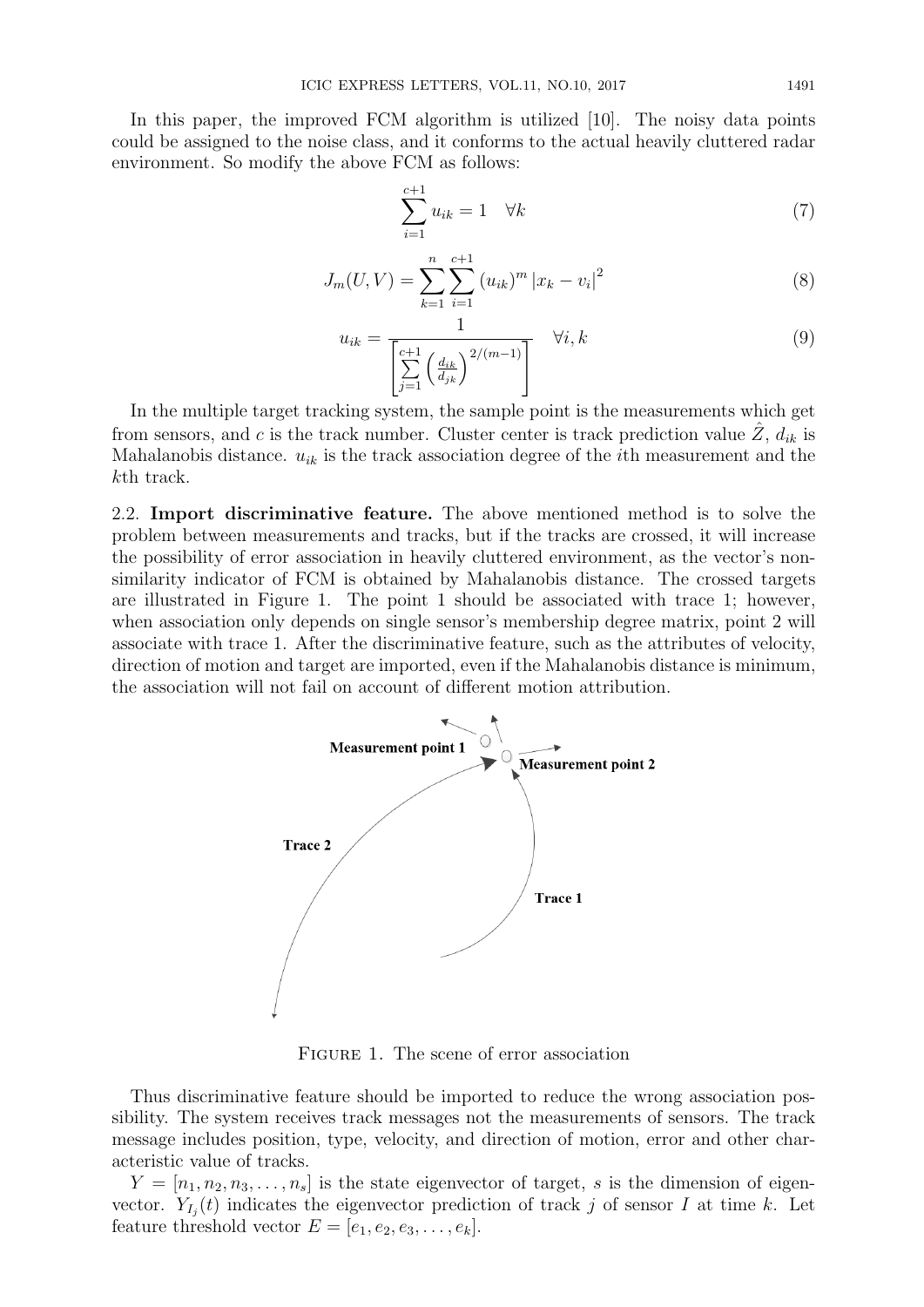If the track *j* of sensor *I* associated with the track *n* of sensor *M*, it should satisfy the follow conditions:

$$
\begin{cases}\n\min: dis(Y_{I_j}(t)l, Y_{M_n}(t)l), \quad M \neq I, \quad n = 1, 2, \dots, k_m \\
|Y_{I_j}(t) - Y_{M_n}(t)| < e_i, \quad i = 1, 2, \dots, k\n\end{cases} \tag{10}
$$

Distance formula is as follows:

$$
dis(l_1, l_2) = [(l_1x - l_2x)^2 + (l_1y - l_2y)^2 + (l_1z - l_2z)^2]^{1/2}
$$
\n(11)

In this function,  $dis(l_1, l_2)$  is the cartesian distance;  $|Y_{I_j}(t) - Y_{M_n}(t)| < e_i$  presents the difference value of the attributes of two prediction states within the presupposed threshold value, if  $(|u_{I_j-M_n}(1,t)| < e_1) \cap (|u_{I_j-M_n}(2,t)| < e_2) \cap ... \cap (|u_{I_j-M_n}(k,t)| < e_k)$  the judgment of attribute relative is true otherwise return false.

3. **Description of Data Association Algorithm Based on FCM-DFA.** In the data association process, the same set of target tracks will be projected to separate observation space of each sensor to get the measurements prediction; on this basis, different sensors can establish relatively independent data association algorithm. Due to the fact that the single sensor data association algorithm includes the same target tracks, multi target data association and multi sensor data fusion can improve the tracking accuracy. For FCM algorithm, the prediction value of tracks will be transformed to the observation space of each sensor as their clustering center, and then the measurements will be associated with tracks. The entire multi sensor data association algorithm will be presented as follows.

Let sensor number  $s = 1, \ldots, N_s$ , the measurement amount is  $m_{k_i}$   $(i = 1, 2, \ldots, N_s)$ . At time  $t_k$ , the aggregate of the measurements of  $N$  sensors is

$$
Z(k) = \left(Z_1^1(k), \dots, Z_{m_{k_1}}^1(k), Z_1^2(k), \dots, Z_{m_{k_2}}^2(k), \dots, Z_1^N(k), \dots, Z_{m_{N_s}}^N(k)\right) \tag{12}
$$

*T* tracks are assumed in the observation space.

Step 1. When the track update cycle begins, track file will show the position and velocity of object after smoothed, the predicted position and velocity will be given by filter. If the sensor could directly give the position measurement in the rectangular coordinate system turn to Step 2, otherwise it should be converted to the rectangular coordinate system.

Step 2. According to the target measurements and prediction value of target position, associated matrix  $U^1_{T \times m_{kq}}$  can be obtained by (9) which is based on Mahalanobis distance.

Step 3. Repeat Step 2, associated matrix  $U^s$  ( $s = 1, 2, ..., N_s$ ) of  $N_s$  sensors will be established.

Step 4. Find the maximal element  $u_{ij}$  of each matrix.  $u_{ij}$  represents the degree of membership of measurement *j* in fuzzy cluster center *i*, in this paper, fuzzy cluster center is the prediction value given by extended Kalman filter (EKF) [11]. When every sensor associate measurement *j* with track *i*, the association could be confirmed; otherwise discriminative feature will be combined with associate matrixes to complete the final association. Then let  $u_{ij}$  become 0 and repeat the above method until all tracks associated.

4. **Simulation Result and Analyses.** In this section, Monte Carlo simulations are performed to analyze the performance of the proposed data association algorithm based on the FCM and discriminative feature. Taking two radar systems for example, in order to simplify the problem, we assume the observation space of the sensors are completely coincidence. The simulation results will show the effectiveness of the algorithm.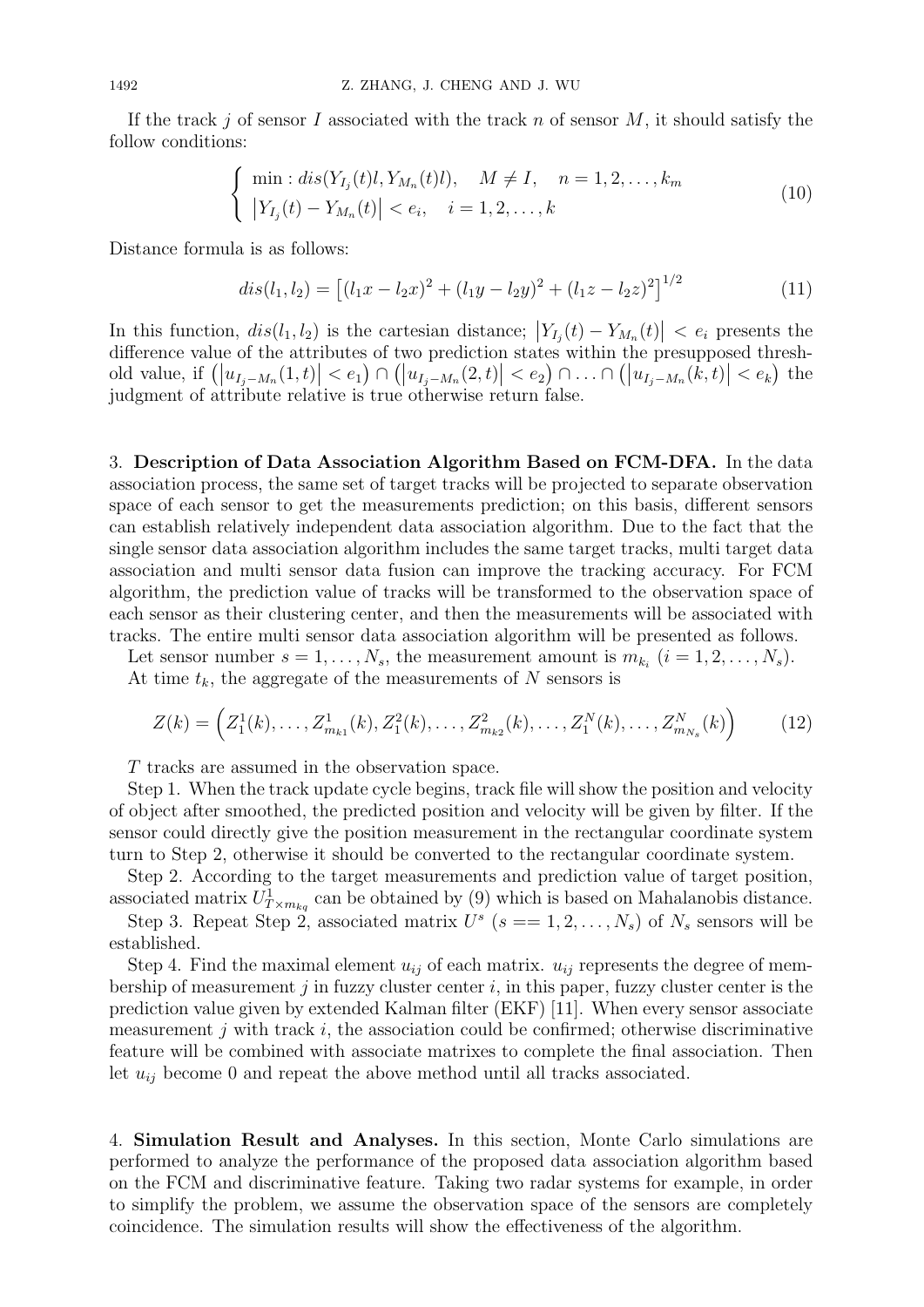4.1. **System modeling.** The dynamical equation of target *t* is second-order dynamic model.

$$
X^{t}(k+1) = FX^{t}(k) + V^{t}(k)
$$
  
\n
$$
Z^{t}(k+1) = h(X^{t}(k+1)) + W^{t}(k+1)
$$
  
\n
$$
E\{V^{t}(k)V^{t}(j)'\} = Q^{t}(k)\delta_{kj}
$$
  
\n
$$
E\{W^{t}(k)W^{t}(j)'\} = R^{t}(k)\delta_{kj}
$$
\n(13)

 $\delta_{kj}$  is Kronecker delta function, where  $X^t(k) = [x(k) \quad \dot{x}(k) \quad y(k) \quad \dot{y}(k)]$  is state variable, where  $V^t(k)$  and  $W^t(k+1)$  are respectively stationary white noise processes with covariance matrices  $Q^t(k)$  and  $R^t(k)$ . Radars are located at position  $(x_{m,s}, y_{m,s})$ . The measurement  $(r_{m,s}, \theta_{m,s})$  equations of each sensor are given by

$$
r_{m,s} = \sqrt{(x - x_{m,s})^2 + (y - y_{m,s})^2} + v_{1,s}
$$
  
\n
$$
\theta_{m,s} = \tan^{-1} \left( \frac{y - y_{m,s}}{x - x_{m,s}} \right) + v_{2,s}
$$
\n(14)

where  $v_{k,s} = [v_{1,s} \ v_{2,s}]^T$  is the measurement noise vector.

4.2. **Trajectory design.** To simplify the problem, coordinate transformation and timealignment will not be considered, and both radars are synchronous, which are located in rectangular coordinate origin. In the simulation, sampling period  $T = 1$ s, detection probability  $P_d = 1$ . The initial value of filter will be given by the information of the former two sampling points. 3 targets are supposed to be at a constant speed of cross motion. The initial state for the target trajectory and the initial estimate for the filters are given by  $x_0^1 =$  $[1452, 281.9, 8565, 102.6], x_0^2 = [1000, 300, 5000, 0], x_0^3 = [1452, 281.9, 3435, -102.6].$  A priori state covariance matrix is given by  $P_0^1 = P_0^2 = P_0^3 = diag([10000, 100, 10000, 100]),$ and the process noise variance is set to

$$
Q_0^1 = Q_0^2 = Q_0^3 = \begin{bmatrix} 0.125 & 0.25 & 0 & 0 \\ 0.25 & 0.5 & 0 & 0 \\ 0 & 0 & 0.125 & 0.25 \\ 0 & 0 & 0.25 & 0.125 \end{bmatrix}
$$

The measurement noise variance can be represented as:  $R^1 = R^2 = R^3 = diag(10000,$ 10000).

4.3. **Comparison of tracking performance.** The performance of the proposed FCM-DFA is compared with the NNDA in terms of the estimation accuracy for multiple sensor estimation. Figure 2 and Figure 3 show the target trajectories in 50s which are realized by FCM-DFA and NNDA respectively.

The root-mean-square error (RMSE) of time *k* during the whole tracking process can be formulated as (15):

RMSE(k) = 
$$
\sqrt{\frac{1}{M_c} \sum_{m=1}^{M_c} (x_k - \hat{x}_k^m)^2}
$$
 (15)

where  $M_c$  is the number of the Monte-Carlo simulation,  $M_c = 50$ ;  $x_k$  is the true state of the system,  $\hat{x}_k^m$  is the estimated vector at the *m*th simulation.

Figure 4 to Figure 6 describe the range RMSE of the proposed method and NNDA during the tracking. From the comparison, we can see that the proposed FCM-DFA method presents more excellent tracking accuracy. As the NNDA algorithm is based on the minimum normalized distance, which may make error association when tracks are crossed, the proposed method could solve that problem to get better correlation rate. When the tracks are crossed, the performance of FCM-DFA remained unaffected. It is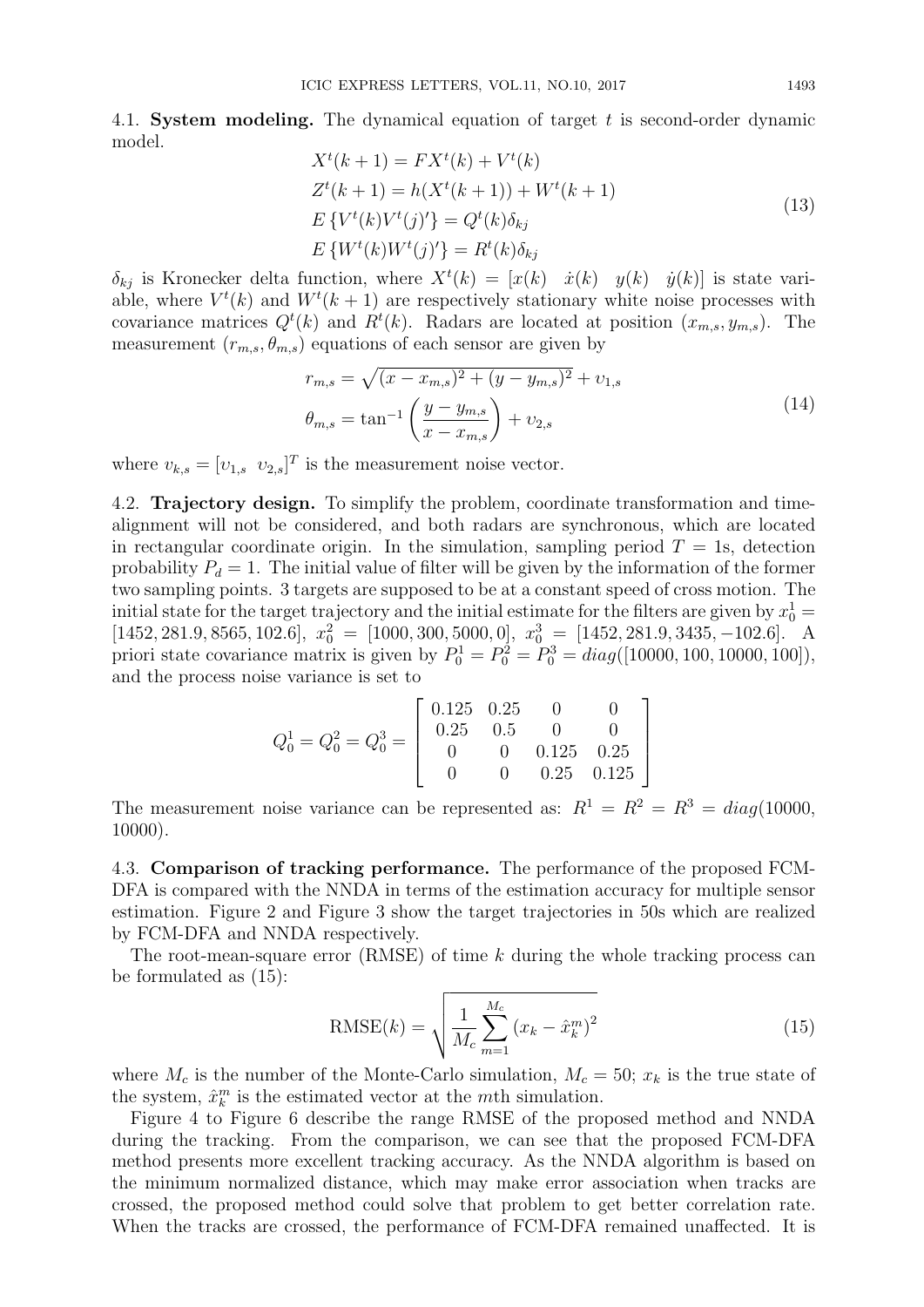

Figure 3. Target tracked by NNDA

because that we decompose multi sensor system into single sensor problem and utilize discriminative feature to confirm the association.

5. **Conclusion.** In this paper, we have presented a new strategy of data association based on the proposed FCM-DFA method in the radar network. For multiple sensor information fusion multi target tracking system, by building projection of multiple target motion state in different sensor observation space, multi sensor correlation decomposes into single sensor correlation; in this process, computational complexity will be reduced and due to the fact that discriminative feature is imported, the stability of association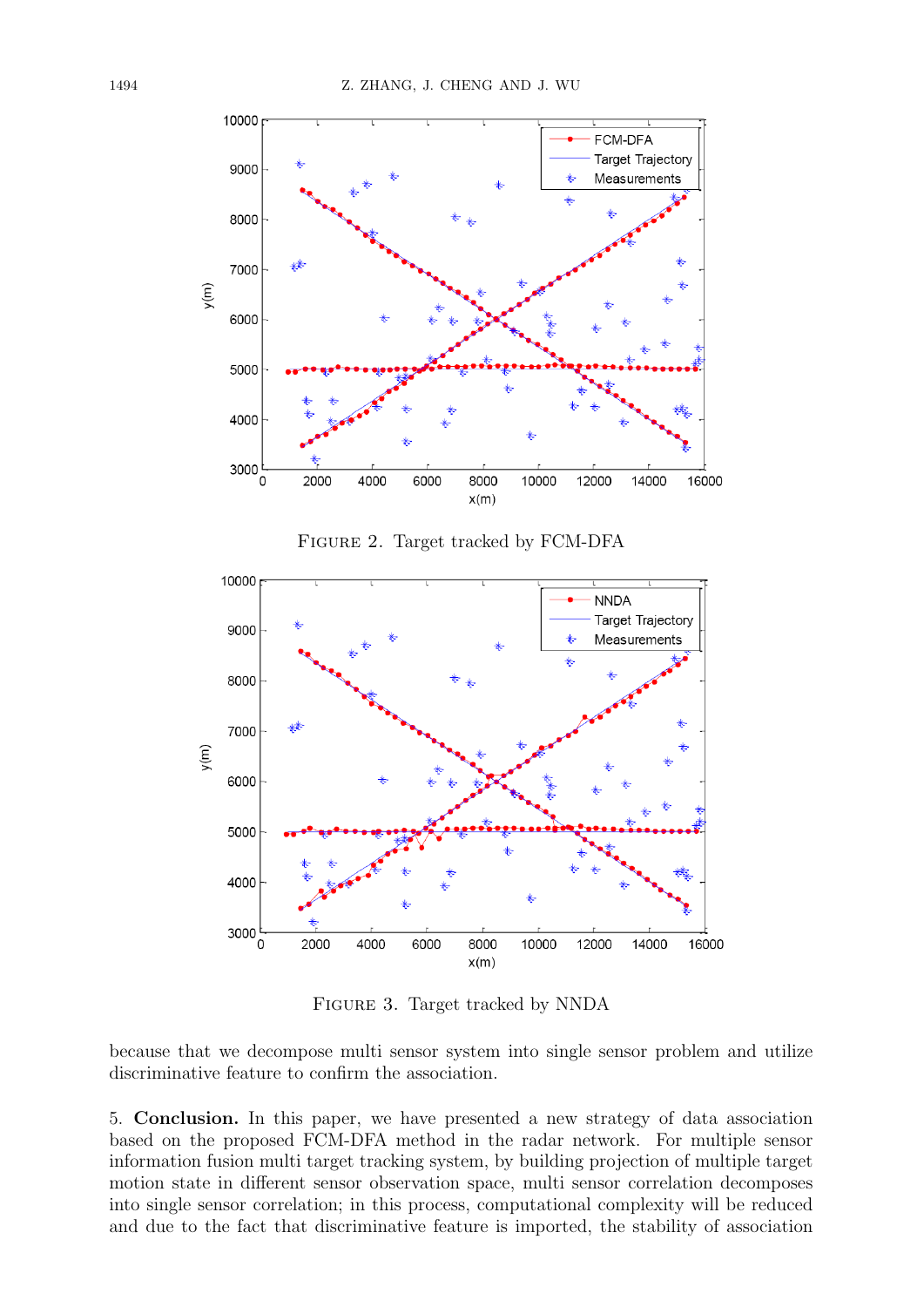

Figure 5. RMSE of target2

process will be enhanced. In the future work, improved fuzzy clustering algorithm will be used to initiate new tracks adaptively as well as combination and separation of the tracks.

**Acknowledgment.** This work is partially supported by Youth Project of National Natural Science Foundation of China (No. 61401179), the China Postdoctoral Science Foundation (2016M592334), and the Jinling Institute of Technology Foundation (No. jit-b-201231). The authors also gratefully acknowledge the helpful comments and suggestions of the reviewers, which have improved the presentation.